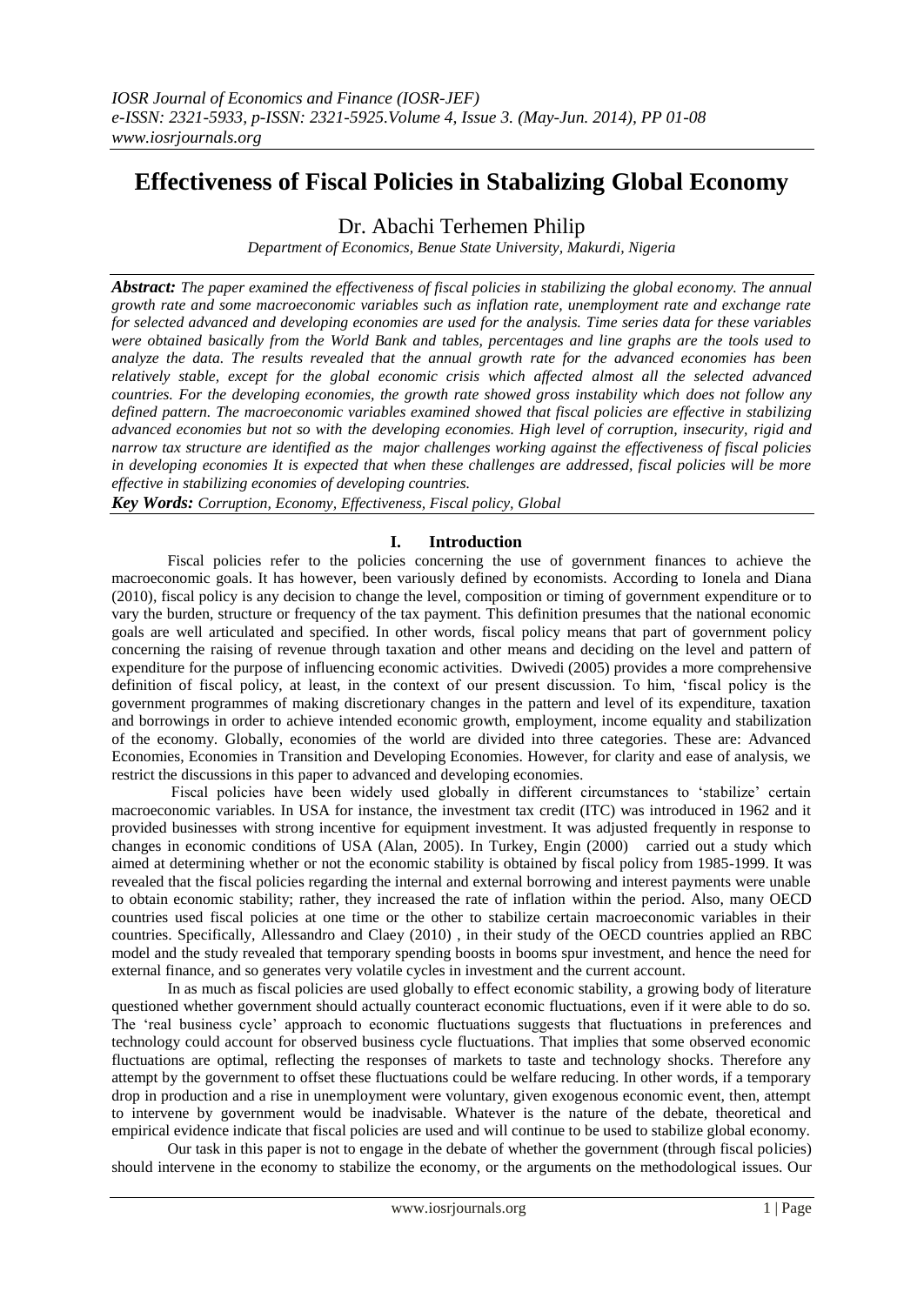main concern is to identify (at least theoretically) the instruments of fiscal policies that are used to stabilize global economy and analyze their effectiveness as well as possible challenges. On that basis, we present the rest of the paper in six sections. Section two discusses fiscal policy for global economic stability; section three presents the role and effectiveness of fiscal policies. Section four presents the method and analysis of results, while the challenges of fiscal policies are discussed in section five, section six presents the concluding remarks.

## **II. Fiscal Policy for Global Economic Stability**

Economic stability is one of the most important objectives of fiscal policy in both Developed Economies and the Less Developed Economies. Fiscal policy for global economic stability can take any of these three forms. (i) Automatic stabilization fiscal policy (ii) Discretionary fiscal policy changes (iii) Compensatory fiscal policy

(i) Automatic stabilization fiscal policy entails adopting a fiscal system with **built-in flexibility** of tax revenue and government spending. Built –in flexibility means automatic adjustment in government expenditure and tax revenue in response to a rise and fall in national income without government's deliberate action. As economic activity fluctuates, fiscal expenditures and taxes respond automatically in ways that stabilize the economy. For example, during an economic slowdown, government spending on unemployment benefits rises automatically as the unemployment rate rises. This increase in spending is automatic in that it does not require explicit actions by Congress or the President. Similarly, during the period of depression, taxes which are based on the percentage of national income automatically decline, thereby reducing the tax yields.

(ii) Discretionary measures include changes in taxation and government expenditure at the discretion of the government. Theoretically, such discretionary changes can guide the economy to the desired path and can be used to control economic depression and economic boom. Generally, it may take three forms.

(a) Changing tax rates with government expenditure constant. When taxes rates are increased while government expenditure remains constant, disposable income of households and business will reduce thereby curtailing aggregate demand. This approach is used to control high level of inflation.

(b) Changing government expenditure with tax rates constant. This is more useful in controlling deflationary tendencies. When government increases its expenditure on goods and services, keeping taxes constant, aggregate demand increases by the full amount of the increase in government expenditure. This is more suitable where depression is caused by decreasing aggregate demand.

(c) Variations in both expenditure and taxes simultaneously. This method, according to Jhingan (2010), is more effective in controlling inflationary and deflationary tendencies in the economy. To control inflation, taxes may be increased and government expenditure could be raised to fight depression.

(iii) Compensatory Fiscal policy is a deliberate budgetary action taken by the government to compensate for the deficiency in or excess of aggregate demand. The common budgetary policies that are used to stabilize the economy are deficit budget and surplus budget.

A deficit budget is used to stabilize the economy during the period of depression, especially, the depression caused by lack of effective demand. The compensatory measures may be in the form of tax reduction and enhanced government expenditure. These will lead to increase in aggregate demand which will result, first to increase price level leading to increase in producers' profits. The increase in profit creates an optimistic economic environment increasing the incentive to invest. This pushes up the levels of employment and output.

The policy of surplus budgeting is adopted and works effectively during the period of high level of inflation, particularly, when the cause of the inflation is excessive demand. The government may increase tax rate and reduce expenditure lower than revenue. Taxation reduces disposable income, thereby reducing aggregate demand at the rate of tax multiplier. On the expenditure side, a cut in government expenditure reduces aggregate demand at the rate of expenditure multiplier. These will reduce demand pressure and consequently, the inflation.

Expectations of future fiscal actions, and not just current expenditures and taxes, can also affect the economy. The distinction between current changes in spending or taxes and expected future changes is important because households and firms consider future economic conditions, as well as current conditions, in making their spending decisions. The impact of a change in fiscal policy today will depend on how it affects individuals" expectations about future government spending and taxes.

## **III. The Role and Effectiveness of Fiscal Policies**

The role of fiscal policies in developed economies is to maintain full employment and stabilize growth. In contrast, in developing countries, fiscal policies are used to create an enabling environment for rapid economic growth. That can be done through:

1. Mobilization of resources: Developing economies are characterized by low levels of income and investment, which are linked in a vicious circle. This can be successfully broken by mobilizing resources for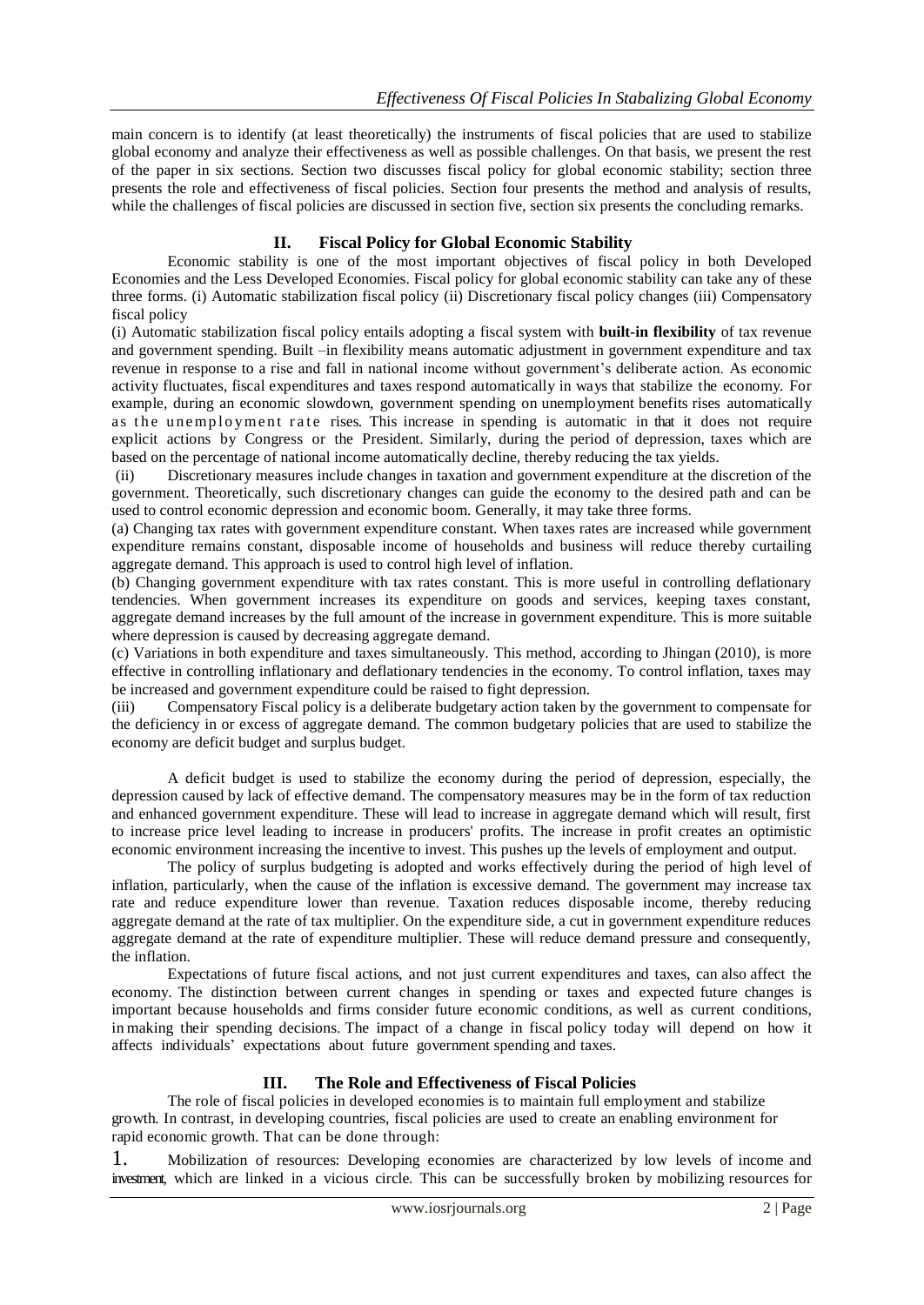investment energetically.

2. Acceleration of economic growth: The government has not only to mobilize more resources for investment, but also to direct the resources to those channels where the yield is higher and the goods produced are socially acceptable.

3. Minimization of the inequalities of income and wealth: Fiscal tools can be used to bring about the redistribution of income in favor of the poor by spending revenue so raised on social welfare activities.

4. Increasing employment opportunities: Fiscal incentives, in the form of tax-rebates and concessions, can be used to promote the growth of those industries that have high employment- generation potentials.

5. Price stability: Fiscal tools can be employed to curtail inflationary and deflationary tendencies in the economy.

## **IV. Method and Analysis of Result**

The paper centers on the whole globe regarding the effectiveness of fiscal policy in stabilizing global economy. The economies of the world are generally divided into three. These are; Advanced Economies, Transition Economies and Developing Economies. For ease of analysis, we restrict the discussions on advanced and developing economies. The effectiveness of fiscal policies is analyzed based on the stability of annual GDP growth rate and some macroeconomic variables (Abachi, 2013). In that respect, the GDP and macroeconomic variables of selected advanced countries and selected LDCs are examined. The selected macroeconomic variables are inflation rate, exchange rate and unemployment rate. The data for this paper is obtained basically from World Bank. Tables and percentages as well as line graphs are used to analyze the issues raised.

The performance of annual growth rate and the selected macroeconomic variables are examined. The annual growth rates of selected advanced countries are presented in Table 1 below.

| <b>Table 1:</b> Annual GDP Growth Rate (%) of Selected Advanced Countries |                                                                              |      |      |      |     |        |        |      |            |      |
|---------------------------------------------------------------------------|------------------------------------------------------------------------------|------|------|------|-----|--------|--------|------|------------|------|
| Country                                                                   | 2003                                                                         | 2004 | 2005 | 2006 | 207 | 2008   | 2009   | 2010 | 2011       | 2012 |
| UK                                                                        | 3.8                                                                          | 2.9  | 2.8  | 2.6  | 3.6 | $-1.1$ | $-4.0$ |      | $\ldots 0$ | 0.3  |
| USA                                                                       | 2.6                                                                          | 3.5  | 3.1  | 2.7  | 1.9 | $-0.4$ | $-3.1$ | 2.4  |            | 2.2  |
| France                                                                    | .09                                                                          | 2.5  | 1.8  | 2.5  | 2.3 | $-0.1$ | $-3$ . |      | 2.0        | 0.0  |
| Germany                                                                   | $-0.3$                                                                       | 1.2  | 0.7  | 3.7  | 3.3 |        | $-5.$  | 4.2  | 3.0        | 0.7  |
|                                                                           | ree: $\frac{h}{h}$ the light world and $\frac{h}{h}$ arglindigator NV CDD MI |      |      |      |     |        |        |      |            |      |

Source: htt://data.worlbank.org/indicator/NY.GDP.MI

As seen from Table 1, the annual growth rate of these countries ranges from 0% to 4% within the period covered. The rate has been relatively stable, except for the global economic crisis which affected almost all advanced economies in 2008 and 2009. The trends of the information are more clearly depicted in Figure 1 b e l o w.



Figure 1: GDP Growth Rate (%) of Selected Advanced Economies

The growth rate of the four advanced countries considered follows a similar pattern. From 2003 to 2007, the annual rate of growth was relatively stable between 0 to four percent. The global economic recession from 2008 and 2009 affected all the countries as their respective economies slumped in varying degrees and all picked up in 2010.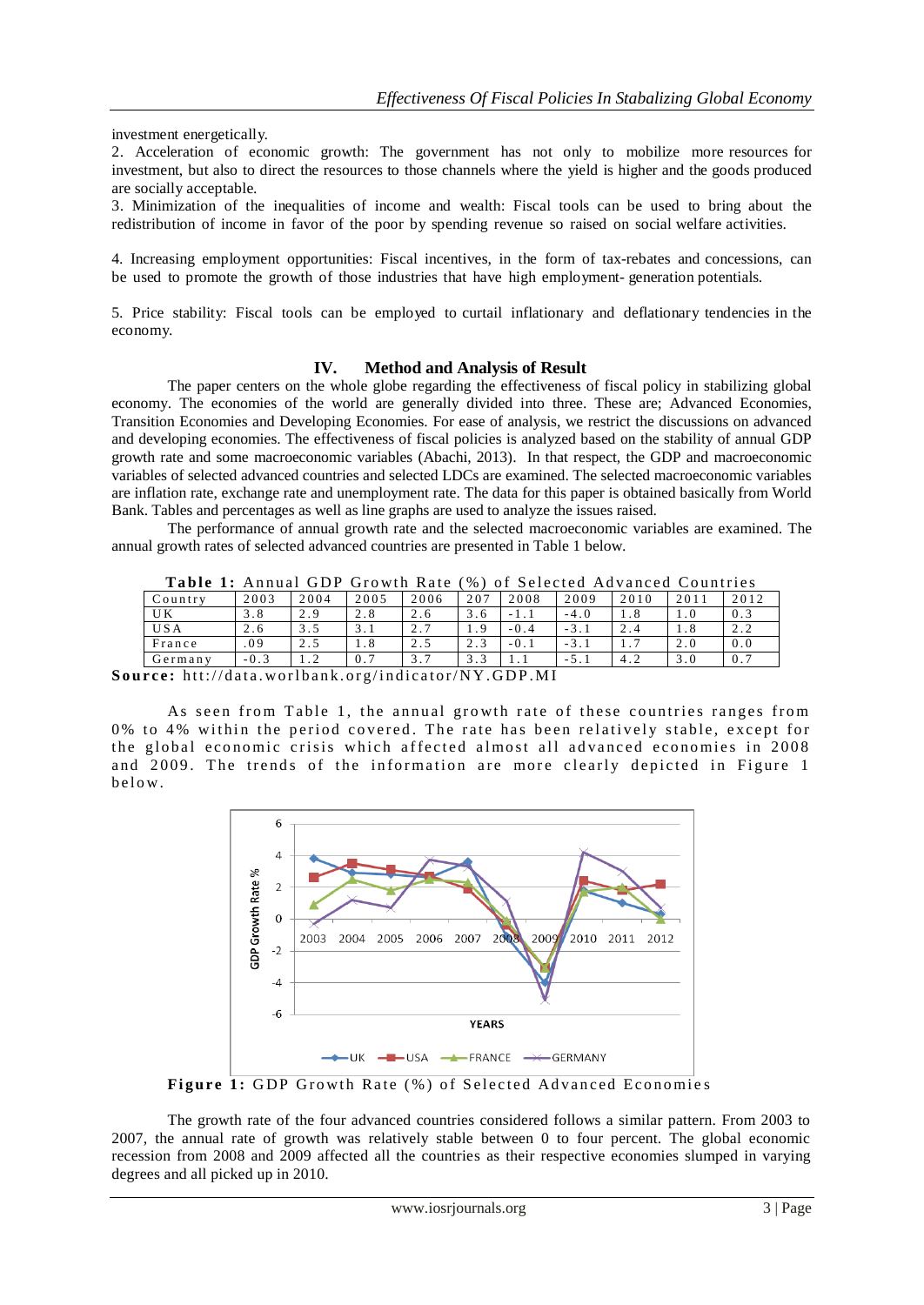Similarly, the GDP growth rate of selected Developing Economies is presented in Table 2 with the accompanied trends in Figure 2. As the table and the figure clearly show, the fluctuations in the growth rates of Kenya, Morocco and Nigeria were so high and do not follow any defined pattern to indicate stability. That of the other three countries, however, tries to pattern after the Advanced Economies. In Africa, it is the economy of South Africa that appears to step out to the sustained growth pattern.

| Years/Countries | Kenya | Morocco | Nigeria | South Africa | Switzerland | Turkey |
|-----------------|-------|---------|---------|--------------|-------------|--------|
| 2003            | 2.9   | 6.3     | 10.3    | 2.9          | 0.0         | 5.3    |
| 2004            | 5.1   | 4.8     | 10.6    | 4.6          | 2.4         | 9.4    |
| 2005            | 5.9   | 3.0     | 5.4     | 5.3          | 2.7         | 8.4    |
| 2006            | 6.3   | 7.8     | 6.2     | 5.6          | 3.8         | 6.9    |
| 2007            | 7.0   | 2.7     | 6.4     | 5.5          | 3.8         | 4.7    |
| 2008            | 1.1   | 5.6     | 6.0     | 3.6          | 2.2         | 0.7    |
| 2009            | 2.7   | 4.8     | 7.0     | $-1.5$       | $-1.9$      | $-4.4$ |
| 2010            | 5.8   | 3.6     | 8.0     | 3.1          | 3.0         | 9.2    |
| 2011            | 4.4   | 5.0     | 7.4     | 3.5          | 1.9         | 8.8    |
| 2012            | 4.6   | 2.7     | 5.6     | 2.5          | 1.0         | 6.9    |

**Table 2:** GDP Growth Rate (%) of Selected Developing Economies

Source: htt://data.worlbank.org/indicator/NY.GDP.MI



**Figure 2:** GDP Growth Rate of Developing Economies

Some macroeconomic variables are examined to determine the effectiveness of fiscal policies in stabilizing the global economy. These are inflation, exchange rate, and unemployment. The data on inflation and unemployment for selected Advanced and Developing countries is presented in Appendix 1, tables 1 and 2. Their respective figures are presented below in figures 3 and 5

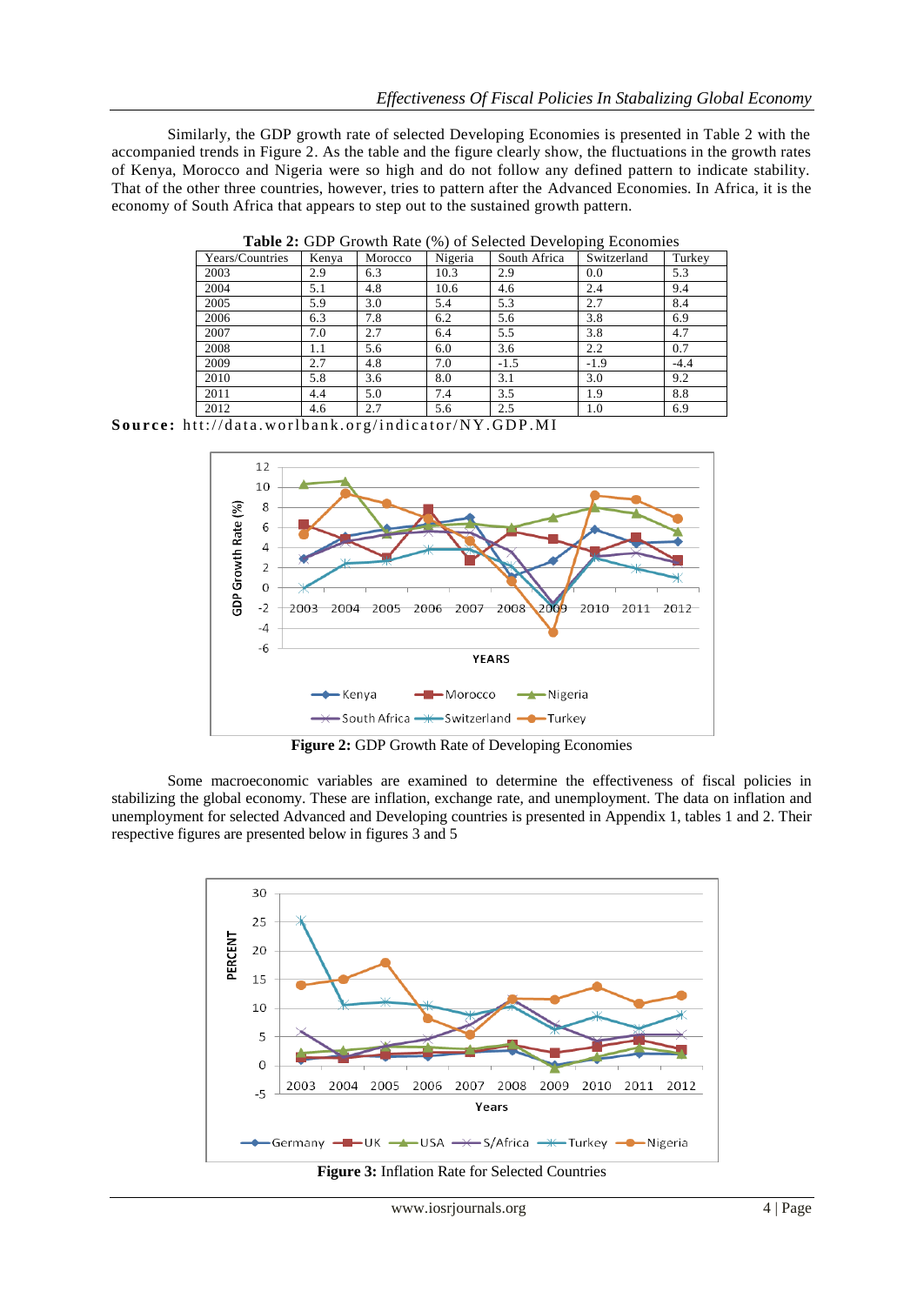It is observed that inflation rates from Germany, UK and USA were relatively stable, approximately less than five percent from 2003 to 2012. That stabilized the economies and paved way for effective planning and meaningful projections. On the contrary, the inflation rates for the economies of the Developing Countries chosen ranged from 1 to 25 percent within the period. That does not show a defined pattern except in 2008 when the rate for all the three countries increased after which it took diverse patterns. That implies that fiscal policies in the Developing Economies have not been able to control inflation to enhance economic stability.

Given that the whole world is a global village and transactions of different sorts are undertaken among nations, the issue of exchange rate becomes very critical (Bonnet, 2007). And since almost all developing economies are import dependent, the value of the exchange rate determines the stability of these economies. Table 3 and Figure 4 indicate that the exchange rates of the advanced economies are stable. In UK, 1US\$ exchanges for less than 1£. In Canada her currency exchanges for approximately 1US\$ and that of Denmark, 1US\$ exchanges for an average of 5 of her currency. Compared with that of the selected Developing countries, the situation of the latter is disheartening. The Nigeria"s case is worst as the exchange rate ranges from N118 to 1US\$ and N156 to 1US\$ within the period.

| Years/Countries | Canada | UK   | Denmark | S/Africa | Algeria | Nigeria |
|-----------------|--------|------|---------|----------|---------|---------|
| 2003            | 1.40   | 0.61 | 6.59    | 7.56     | 77.39   | 129.22  |
| 2004            | 1.30   | 0.55 | 5.99    | 6.46     | 72.06   | 132.89  |
| 2005            | 1.21   | 0.55 | 6.00    | 6.36     | 73.28   | 131.27  |
| 2006            | 1.13   | 0.54 | 5.95    | 6.77     | 72.65   | 128.65  |
| 2007            | 1.07   | 0.50 | 5.44    | 7.05     | 69.29   | 125.81  |
| 2008            | 1.07   | 0.54 | 5.10    | 8.26     | 64.58   | 118.55  |
| 2009            | 1.14   | 0.64 | 5.36    | 8.47     | 72.65   | 148.90  |
| 2010            | 1.03   | 0.65 | 5.62    | 7.32     | 74.39   | 150.30  |
| 2011            | 0.99   | 0.62 | 5.37    | 7.26     | 72.94   | 154.74  |
| 2012            | 1.00   | 0.63 | 5.79    | 8.21     | 77.54   | 156.81  |

**Table 3:** Official Exchange Rate (Local Currency Units per US\$)



**Figure 4:** Official Exchange Rate

One of the major objectives of fiscal policies is to ensure full employment of resources. We therefore examine the rate of unemployment in selected countries as presented in Figure 5.

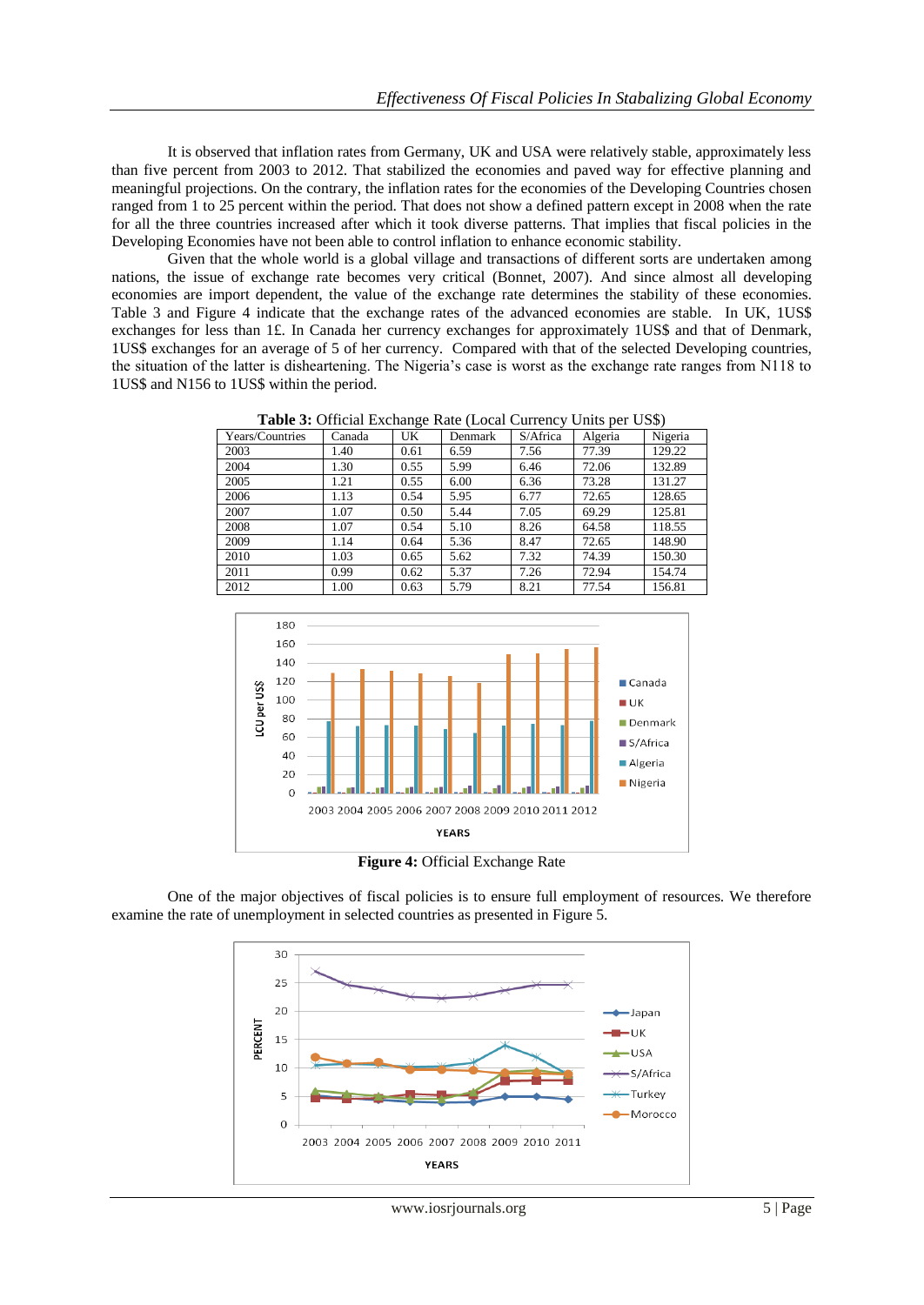## **Figure 5:** Unemployment Rates (Selected Countries)

The rate of unemployment of the Advanced Economies was relatively stable from 2003 to 2008 with slight increases during the global economic crisis. For the Developing Economies, that of Morocco and Turkey have been very high within the period but the one of South Africa was exceptionally high. Generally, the macroeconomic variables considered in this paper are more stable and perform better in advanced economies than in the developing economies. Therefore fiscal policies stabilize advanced economies while the developing economies are subjected to sustained instability.

## **V. Challenges of Fiscal Policies for Global Economic Stability**

There are peculiar challenges to Developing Economies that make the fiscal policies to be ineffective. The following are some of them.

#### **High Level of Insecurity**

Given the September11 attack on the United States, the bombing in London and Bali, Tamil Tigers in Siri-Lanka, Kidnapping and the activities of Mafia in Mexico and Italy, Suicide bombings in Pakistan and Afghanistan, Piracy in Somalia, the ongoing uprising in the Middle East and North African countries, suicide bombings, Boko Haram insurgents in Nigeria, Political crisis and other forms of conflicts in many of the Developing Countries all suggest that security issues are a global phenomenon that posses a great challenge to global economic stability. It is generally observed that the issue of insecurity as a factor militating against the performance of fiscal policies to stabilize the global economy affects all economies but it effect on economic instability is more pronounced in developing economies (Eme and Onyishi, 2011).

The manifestation of insecurity has social and economic costs which affect the stability of economies in the following ways.

- a) Social costs (loss of lives, social vices, etc)
- b) Economic costs
- $\triangleright$  Scares away investors (Both internal and external)
- $\triangleright$  Increases the level of unemployment
- $\triangleright$  Reduces internally generated revenue
- $\triangleright$  Increases government expenditure
- $\triangleright$  Reduces national output (GDP)
- Depletes external reserves
- $\triangleright$  Increases the rate of inflation

The severity of these costs is more in the Developing Economies than the Advanced Economies.

#### **High Level of Corruption**

Fiscal policies require efficient administrative machinery to be successful. No country in the world is corruption free but the level of corruption that destabilizes economic stability is more in the developing economies. Most developing economies have corrupt and inefficient administrations that fail to implement the requisite measures vis-à-vis the implementation of fiscal policy. Table 4 below clearly substantiates this claim. In the table, Denmark, Germany, UK, and USA are the chosen advanced economies while South Africa, Turkey, Ghana Egypt and Nigeria are the selected Developing Economies. The selection is based on the countries whose data on Corruption Perception Index is readily available.

|            |      |     |      |     | E    | А            |      | R   | S    |     |      |              |      |           |
|------------|------|-----|------|-----|------|--------------|------|-----|------|-----|------|--------------|------|-----------|
| Country    | 2004 |     | 2005 |     | 2006 |              | 2007 |     | 2008 |     | 2009 |              | 2010 |           |
|            | S    | R   | S    | R   | S    | $\mathbb{R}$ | S    | R   | S    | R   | S    | $\mathbb{R}$ | S    | R         |
| Denmark    | 9.5  | 3   | 9.5  | 4   | 9.5  | 4            | 9.4  |     | 9.3  |     | 9.3  | 2            | 9.4  | <b>NA</b> |
| Germany    | 8.2  | 11  | 8.2  | 16  | 7.6  | NA           | 7.8  | 16  | 7.9  | 14  | 8.0  | 14           | 7.9  | 15        |
| UK         | 8.6  | 11  | 8.6  | 11  | 8.6  | 11           | 8.4  | 12  | 7.7  | 16  | 7.7  | 17           | 7.6  | 20        |
| <b>USA</b> | 7.5  | 17  | 7.6  | 17  | 7.3  | 20           | 7.2  | 20  | 7.3  | 18  | 7.5  | 19           | 7.1  | 22        |
| S/Africa   | 4.6  | 44  | 4.5  | 46  | 4.6  | 51           | 5.1  | 43  | 4.9  | 54  | 4.7  | 55           | 4.5  | 54        |
| Turkey     | 3.2  | 77  | 3.5  | 65  | 3.8  | 60           | 4.1  | 64  | 4.6  | 58  | 4.4  | 61           | 4.4  | 56        |
| Ghana      | 3.6  | 64  | 3.5  | 65  | 3.3  | 70           | 3.7  | 69  | 3.9  | 67  | 3.9  | 69           | 4.1  | 62        |
| Egypt      | 3.2  | 77  | 3.4  | 70  | 3.3  | 70           | 2.9  | 105 | 2.8  | 115 | 2.8  | 111          | 3.1  | 98        |
| Nigeria    | 1.6  | 144 | 1.8  | 152 | 2.2  | 142          | 2.2  | 147 | 2.7  | 121 | 2.5  | 130          | 2.4  | 134       |
| No. of     |      | 145 |      | 158 |      | 163          |      | 183 |      | 183 |      | <b>180</b>   |      | 178       |
| Countries  |      |     |      |     |      |              |      |     |      |     |      |              |      |           |

**Table 4:** Corruption Perception Index for Advanced and Developing Economies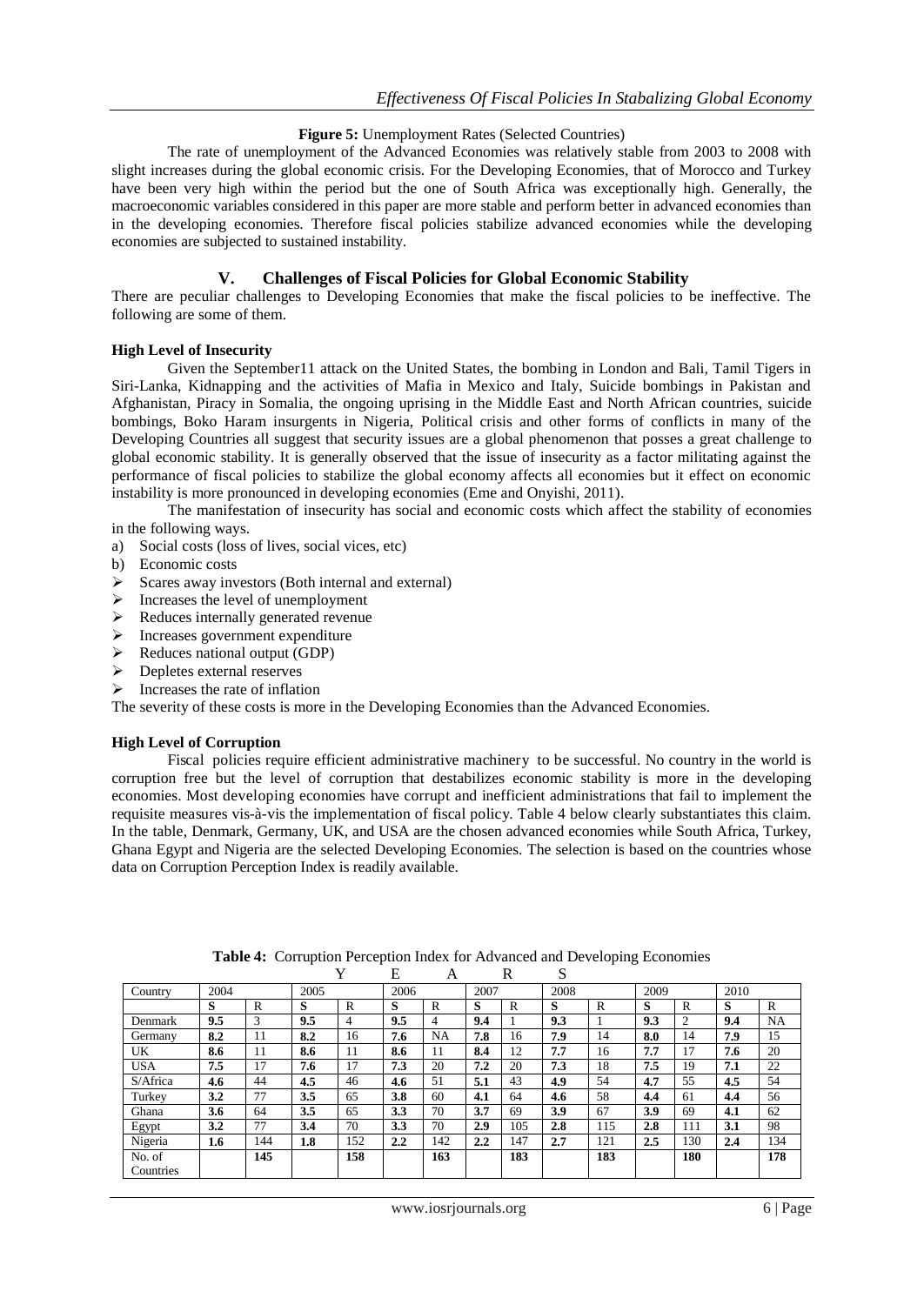#### Source[: http://www.economywatch.com/economistat](http://www.economywatch.com/economistat)

 $S =$  Score; 10 means very clean, while 0 means highly corrupt

 $R =$ Rank. It indicates the country's position out of the number of Countries considered

It is clear that the CPI for advanced economies is very high, well above 70% for all the years considered while that of the developing economies is well below 50%. It means there is very high level of corruption in the developing economies. Among the three developing countries chosen, Nigeria"s CPI is the worst.

Corruption in Nigeria, among other things, weakens institutions, hampers investment and retards economic development. More importantly the resources that should be used for developmental purposes are being diverted to private or personal use. This accumulation of the nation"s economic resources for personal benefits had variously contributed to the leakage of capital from Nigeria for illegal deposits abroad. In other words, it has a crowding out effect on the growth of the Nigerian economy.

Other challenges that appear to be peculiar to Developing Economies are;

#### **Rigid and Narrow Tax Structure**

The tax structure in Developing Economies is rigid and narrow; therefore the conditions necessary for the well integrated tax policies are absent. That is so because,

- A sizeable proportion of the economy is non-monetized, thereby rendering fiscal measures of government ineffective and self defeating
- $\triangleright$  Inadequate statistical information regarding income, expenditure, savings, investment, employment etc makes it difficult for the authority to formulate rational and effective fiscal policy.
- $\triangleright$  Large scale tax evasion by people, who are not conscious of their roles in development, has an impact on fiscal policy

#### **Illiteracy**

Fiscal policy cannot succeed unless people understand its implications and cooperate with the government in its implementation. This is due to the fact that, in developing countries, majority of the people are illiterates.

#### **VI. Concluding Remarks**

We conclude from this paper that fiscal policies have succeeded in stabilizing the economies of the advanced countries but have not performed well regarding developing economies. The identified challenges tend to work against the developing economies more than the advanced economies. It is argued that the advanced countries also passed through the stage the developing countries are undergoing at present. However, the high level of corruption and increased insecurity prevalent in these economies cast serious doubt whether the developing economies will ensure a sustained growth of their economies. It is therefore suggested that the issues of corruption and insecurity in Developing Economies be handled with all the seriousness it deserves to facilitate the effective performance of fiscal policies in these countries.

#### **References**

- [1]. Abachi P. T (2013) "Growth Performance in Nigeria"s Fiscal System" European Scientific Journal Vol. 9, No. 31
- [2]. Alan J. Auerbach (2005) "Taxation and Capital Spending" Paper prepared for Academic Consultants Meeting of Board of the Federal Reserve System Eml.berkeley.edu/ auerbach/capital spending.pdf
- [3]. Allessandro Maravalle and Claeys Peter (2010) "Fiscal Policy and Economic Growth; Does PIGS stand for Procyclicality in Government Spending?Research Institute of Applied Economics, Working paper 2010/15
- [4]. Bennet Obi (2007) "Fiscal Policy and Poverty Alleviation: Some policy Options for Nigeria" African Economic Research Consortium, Naorobi
- [5]. Dwivedi D. N (2005) Macroeconomics Theory and Policy Tata McGraw-Hill Publishing Company Ltd, Delhi
- [6]. Eme Innocent and Anthony Onyishi (2011) "The Challenges of Insecurity in [7]. Nigeria: A Thematic Exposition" Interdisciplinary Journal of Contemporary I
- Nigeria: A Thematic Exposition" Interdisciplinary Journal of Contemporary Research in Business Vol.3 No 8
- [8]. Engin Oner (2000) "The Practices of Fiscal Policy for Economic Stability in Turkey (An Econometric Study:1985-1999) 224\_lesij\_es\_xv\_2\_2008\_art\_25 (1).pdf
- [9]. Ionela Popa and Diana Codreanu (2010) "Fiscal Policy and its Role in Ensuring Economic Stability" **MPRA Paper No. 20820** <http://mpra.ub.uni-muenchen.de/20820/>
- [10]. Jhingan M.L  $(2010)$  Macroeconomic Theory  $12<sup>th</sup>$  Edition Vrinda Publishing (p) Ltd, Delhi

#### **Appendix 1**

| Years/Countries | Germanv | UK   | <b>Table 1.</b> Olobal Inflation Rate<br><b>USA</b> | S/Africa | Turkev | Nigeria |
|-----------------|---------|------|-----------------------------------------------------|----------|--------|---------|
| 2003            | L.U     | l .4 |                                                     | 5.9      | 25.3   | 14.0    |
| 2004            |         |      |                                                     | 1.4      | 10.6   | 15.0    |
| 2005            | 1.J     | 2.0  |                                                     | 3.4      |        | 17.9    |
| 2006            | 1.0     | د.2  | ے. ر                                                | 4.6      | 10.5   | 8.2     |

**Table 1:** Global Inflation Rate